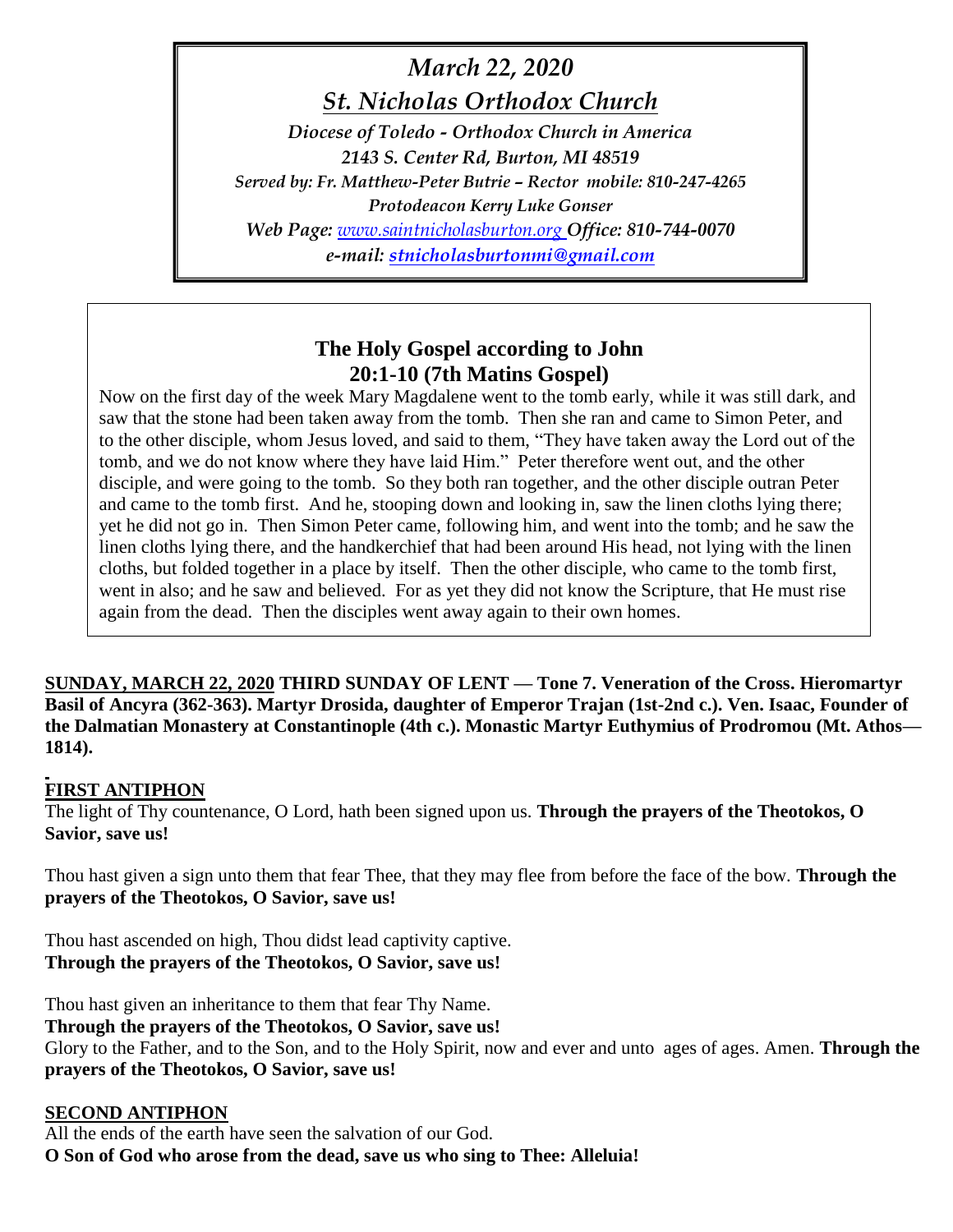Let us worship at the place where his feet have stood. **O Son of God who arose from the dead, save us who sing to Thee: Alleluia!**

The eyes of the Lord are upon them that fear Him, upon them that hope in His mercy. **O Son of God who arose from the dead, save us who sing to Thee: Alleluia!**

God is our King before the ages, He hath wrought salvation in the midst of the earth. **O Son of God who arose from the dead, save us who sing to Thee: Alleluia!**

High above all nations is the Lord; Thou art Lord Most High over all the earth. **O Son of God who arose from the dead, save us who sing to Thee: Alleluia!**

Glory to the Father and to the Son and to the Holy Spirit, now and ever and unto ages of ages. Amen. Only-begotten Son and immortal Word of God, Who for our salvation didst will to be incarnate of the holy Theotokos and evervirgin Mary, Who without change became man and wast crucified, O Christ our God, trampling down death by death, Who art one of the Holy Trinity, glorified with the Father and the Holy Spirit: save us!

#### **THIRD ANTIPHON**

**Exalt ye the Lord our God, and worship at the footstool of His feet. (Tone 1)** O Lord, save Thy people, / and bless Thine inheritance! / Grant victories to the Orthodox Christians / over their adversaries; / and by virtue of Thy Cross, // preserve Thy habitation!

#### **O God, save Thy people and bless Thine inheritance.**

**(Tone 1)** O Lord, save Thy people, / and bless Thine inheritance! / Grant victories to the Orthodox Christians / over their adversaries; / and by virtue of Thy Cross, // preserve Thy habitation!

#### **Shepherd them and bear them up unto the ages.**

**(Tone 1)** O Lord, save Thy people, / and bless Thine inheritance! / Grant victories to the Orthodox Christians / over their adversaries; / and by virtue of Thy Cross, // preserve Thy habitation!

#### **TROPARIA**

**(Tone 7)** By Thy Cross, Thou didst destroy death. To the thief, Thou didst open Paradise. For the myrrhbearers,

Thou didst change weeping into joy. And Thou didst command Thy disciples, O Christ God, to proclaim that Thou

art risen, granting the world great mercy.

**(Tone 1)** O Lord, save Thy people, / and bless Thine inheritance! / Grant victories to the Orthodox Christians / over their adversaries; / and by virtue of Thy Cross, // preserve Thy habitation!

**(Tone 4)** In truth you were revealed to your flock as a rule of faith, a model of meekness, and teacher of abstinence, so you won the heights by humility, and riches by poverty, O Holy Father Nicholas, intercede with Christ God to save our souls.

#### **KONTAKION**

**(Tone 8)** O victorious leader of triumphant hosts! We, your servants, delivered from evil, sing our grateful thanks to you, O Theotokos! As you possess invincible might set us free from ev'ry calamity so that we may sing: Rejoice, O unwedded Bride!

#### **IN PLACE OF THE TRISAGION, WE SING:**

Before Thy Cross, we bow down in worship, O Master, and Thy holy Resurrection, we glorify.

#### *The Prokeimenon in the Sixth Tone:* **O Lord, save Thy people / and bless Thine inheritance.** *v:* **To Thee, O Lord, will I call. O my God, be not silent to me!**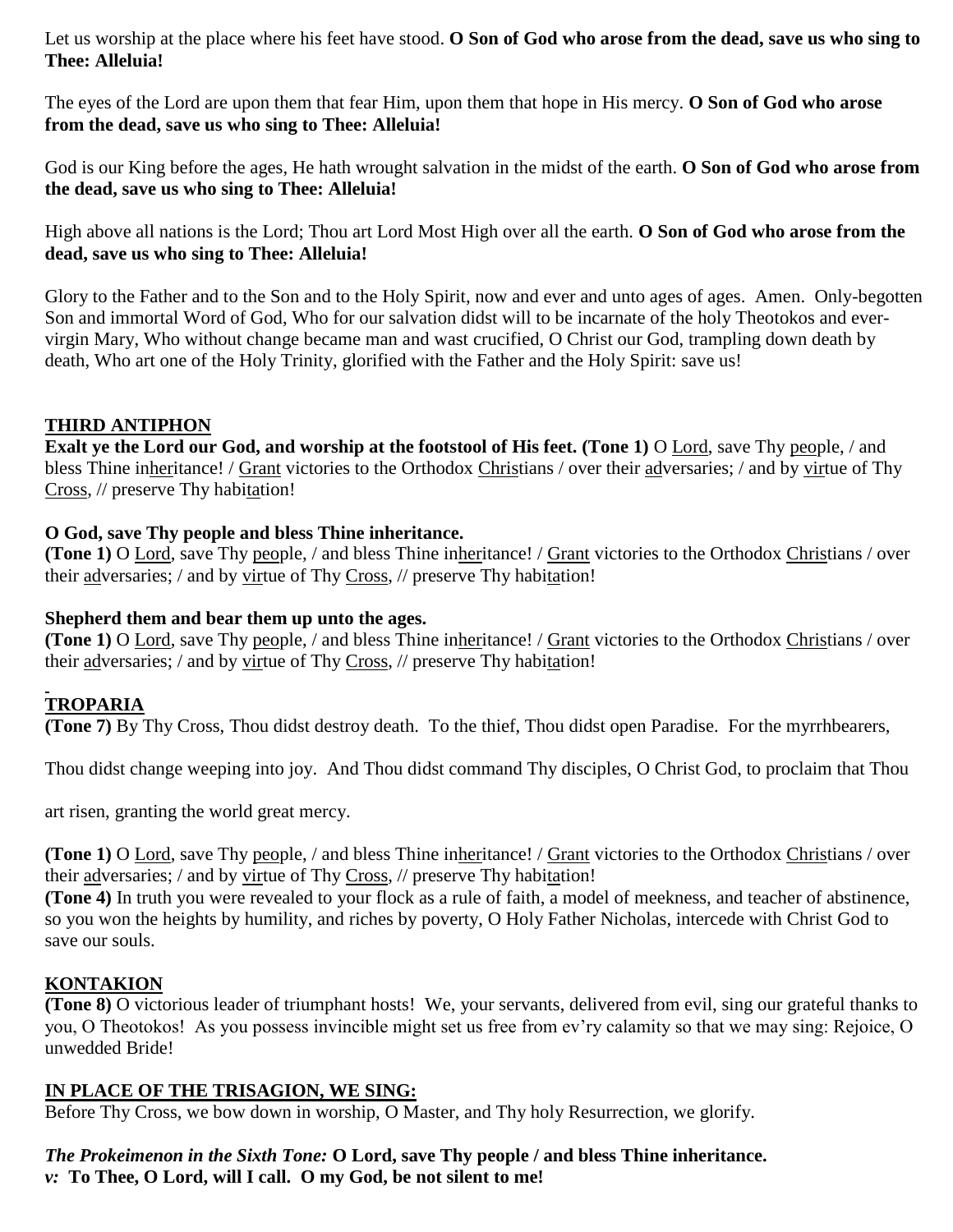**THE EPISTLE OF THE APOSTLE PAUL TO THE HEBREWS (4:14-5:6)** Brethren: Since then we have a great high priest who has passed through the heavens, Jesus, the Son of God, let us hold fast our confession. For we have not a high priest who is unable to sympathize with our weaknesses, but one who in every respect has been tempted as we are, yet without sin. Let us then with confidence draw near to the throne of grace, that we may receive mercy and find grace to help in time of need. For every high priest chosen from among men is appointed to act on behalf of men in relation to God, to offer gifts and sacrifices for sins. He can deal gently with the ignorant and wayward, since he himself is beset with weakness. Because of this he is bound to offer sacrifice for his own sins as well as for those of the people. And one does not take the honor upon himself, but he is called by God, just as Aaron was. So also Christ did not exalt himself to be made a high priest, but was appointed by him who said to him, "You are my Son, today I have begotten you"; as he says also in another place, "You are a Priest to the age, according to the order of Melchizedek."

#### *Alleluia, Tone 8*

- *v.* **Remember your congregation which you have purchased of old.**
- *v.* **God is our King before the ages: He has wrought salvation in the midst of the earth.**

**THE HOLY GOSPEL ACCORDING TO MARK (8:34-9:1)** At that time Jesus called to him the multitude with His disciples, and said to them, "If any man would come after me, let him deny himself and take up his cross and follow me. For whoever would save his life will lose it; and whoever loses his life for my sake and the gospel's will save it. For what does it profit a man, to gain the whole world and forfeit his life? For what can a man give in return for his life? For whoever is ashamed of me and of my words in this adulterous and sinful generation, of him will the Son of man also be ashamed, when he comes in the glory of his Father with the holy angels." And he said to them, "Truly, I say to you, there are some standing here who will not taste death before they see that the kingdom of God has come with power." **GO TO PG. 120 IN THE PEW BOOK.**

**INSTEAD OF "IT IS TRULY MEET ...,":** All of creation rejoices in you, O Full of Grace: the assembly of Angels and the race of men. O sanctified temple and spiritual paradise, the glory of virgins, from whom God was incarnate and became a Child, our God before the ages. He made your body into a throne, and your womb He made more spacious than the heavens. All of creation rejoices in you, O Full of Grace. Glory to you!

**COMMUNION HYMN** The light of Thy countenance is signed upon us, O Lord. Alleluia! Alleluia! Alleluia!

#### **INSTEAD OF "WE HAVE SEEN THE TRUE LIGHT":**

**(Tone 1)** O Lord, save Thy people, / and bless Thine inheritance! / Grant victories to the Orthodox Christians / over their adversaries; / and by virtue of Thy Cross, // preserve Thy habitation!

#### **The Third Sunday of Great Lent: Sunday of the Veneration of the Holy Cross**

On the Third Sunday of Great and Holy Lent, the Orthodox Church commemorates the Precious and Life-Giving Cross of our Lord and Savior Jesus Christ. Services include a special veneration of the Cross, which prepares the faithful for the commemoration of the Crucifixion during Holy Week.

The commemoration and ceremonies of the Third Sunday of Lent are closely parallel to the feasts of the Veneration of the Cross (September 14) and the Procession of the Cross (August 1). Not only does the Sunday of the Holy Cross prepare us for commemoration of the Crucifixion, but it also reminds us that the whole of Lent is a period when we are crucified with Christ.

As we have "crucified the flesh with its passions and desires" (Galatians 5:24), and will have mortified ourselves during these forty days of the Fast, the precious and life-giving Cross is now placed before us to refresh our souls and encourage us who may be filled with a sense of bitterness, resentment, and depression. The Cross reminds us of the Passion of our Lord, and by presenting to us His example, it encourages us to follow Him in struggle and sacrifice, being refreshed, assured, and comforted. In other words, we must experience what the Lord experienced during His Passion - being humiliated in a shameful manner. The Cross teaches us that through pain and suffering we shall see the fulfillment of our hopes: the heavenly inheritance and eternal glory.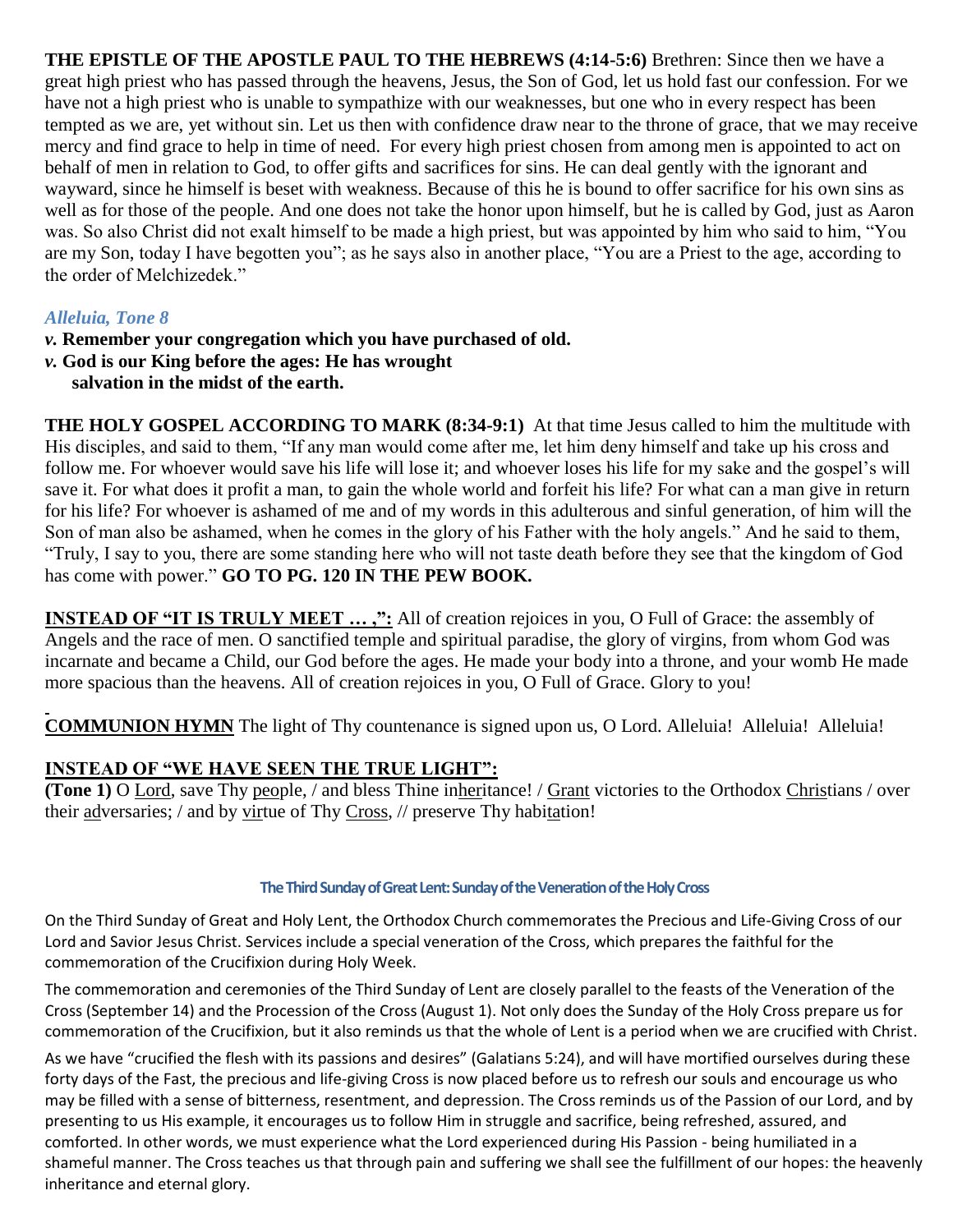As they who walk on a long and hard way and are bowed down by fatigue find great relief and strengthening under the cool shade of a leafy tree, so do we find comfort, refreshment, and rejuvenation under the Life-giving Cross, which our Fathers "planted" on this Sunday. Thus, we are fortified and enabled to continue our Lenten journey with a light step, rested and encouraged.

Or, as before the arrival of the king, his royal standards, trophies, and emblems of victory come in procession and then the king himself appears in a triumphant parade, jubilant and rejoicing in his victory and filling those under him with joy, so does the Feast of the Cross precede the coming of our King, Jesus Christ. It warns us that He is about to proclaim His victory over death and appear to us in the glory of the Resurrection. His Life-Giving Cross is His royal scepter, and by venerating it we are filled with joy, rendering Him glory. Therefore, we become ready to welcome our King, who shall manifestly triumph over the powers of darkness.

The present feast has been placed in the middle of Great Lent for another reason. The Fast can be likened to the spring of Marah whose waters the children of Israel encountered in the wilderness. This water was undrinkable due to its bitterness but became sweet when the Holy Prophet Moses dipped the wood into its depth. Likewise, the wood of the Cross sweetens the days of the Fast, which are bitter and often grievous because of our tears. Yet Christ comforts us during our course through the desert of the Fast, guiding and leading us by His hand to the spiritual Jerusalem on high by the power of His Resurrection.

Moreover, as the Holy Cross is called the Tree of Life, it is placed in the middle of the Fast, as the ancient tree of life was placed in the middle of the garden of Eden. By this, our Holy Fathers wished to remind us of Adam's gluttony as well as the fact that through this Tree has condemnation been abolished. Therefore, if we bind ourselves to the Holy Cross, we shall never encounter death but shall inherit life eternal

March 22, 2020 ခရွို့လ ခရွို့လ ခရွိမ်း တန်းပုံလ သို့ရှိသည့် သည့်လ ခရွိသည့် သည်။ သည်သည့်လ သည် ပြောက်သည့် သည်။

#### **CANDLE INTENTIONS FOR THE HEALTH AND BLESSINGS OF**

Health & God's blessings to Nik Val Evanenko My family, my church family  $\&$  my health Lucy Hogg Veniamin, Timothy, Timosha & Larisa Svetlana DeShaw Fr. Tom, Fr. Don, Fr. Paul, Fr. Anthony, Fr. Robert, Aaron, Milica, Calvin, Larry, Helen, Angelo, Christine, Dorothy, Anna, Irene, Allen, Deborah, Luba, Kosta, Stojan, Mira, Bosa, Christopher, Allison, Jeanette, Katheryn, Joseph, Ted, Marlene, Gladys, my family and friends. Special Intention Joe Tome Mary, Angelo, Helen, Alex, Anna, Patsy Alex & Magda Popoff God's blessings for good health to all our sons, daughter-in-laws & grandkids Baba & Dedo Good health to all of our relatives & friends Baba & Dedo

#### **CANDLE INTENTIONS FOR BLESSED REPOSE**

My loving husband Nicholas (2 yrs.) I love & miss you so much Connie Maxim Peter Popoff **Alex & Magda Popoff** Alex & Magda Popoff Blessed Repose to our sweet grandsons Matthew & Andrew Baba & Dedo Blessed repose to all of our deceased relatives & friends Baba & Dedo

## န္ဒိုင္း မည္သို့ေခါင္ဆိုေခါင္ဆိုေတြကို ေခါင္ဆိုေခါင္ဆိုေခါင္သို့ေခါင္သို့ေတြကြက္ေတြက ခင္ဆိုင္ေခါင္သို့ေခါင္သို

**REVISED COVID-19 GUIDELINES** Prot. 03162020 16 March 2020 Martyr Sabinus of Egypt

To the clergy and faithful of our God-protected Diocese:

Our divine services, chief among them the Holy Liturgy, are an offering made to God "on behalf of all and for all." During this global health crisis, we must continue to pray and, as long as possible, to gather for prayer in church and to offer to God his "due worship and praise" (Prayer of the Trisagion). "It is proper and right" (Eucharistic prayer of St. John Chrysostom). As a result, I am not yet prepared to cancel church services in our parishes.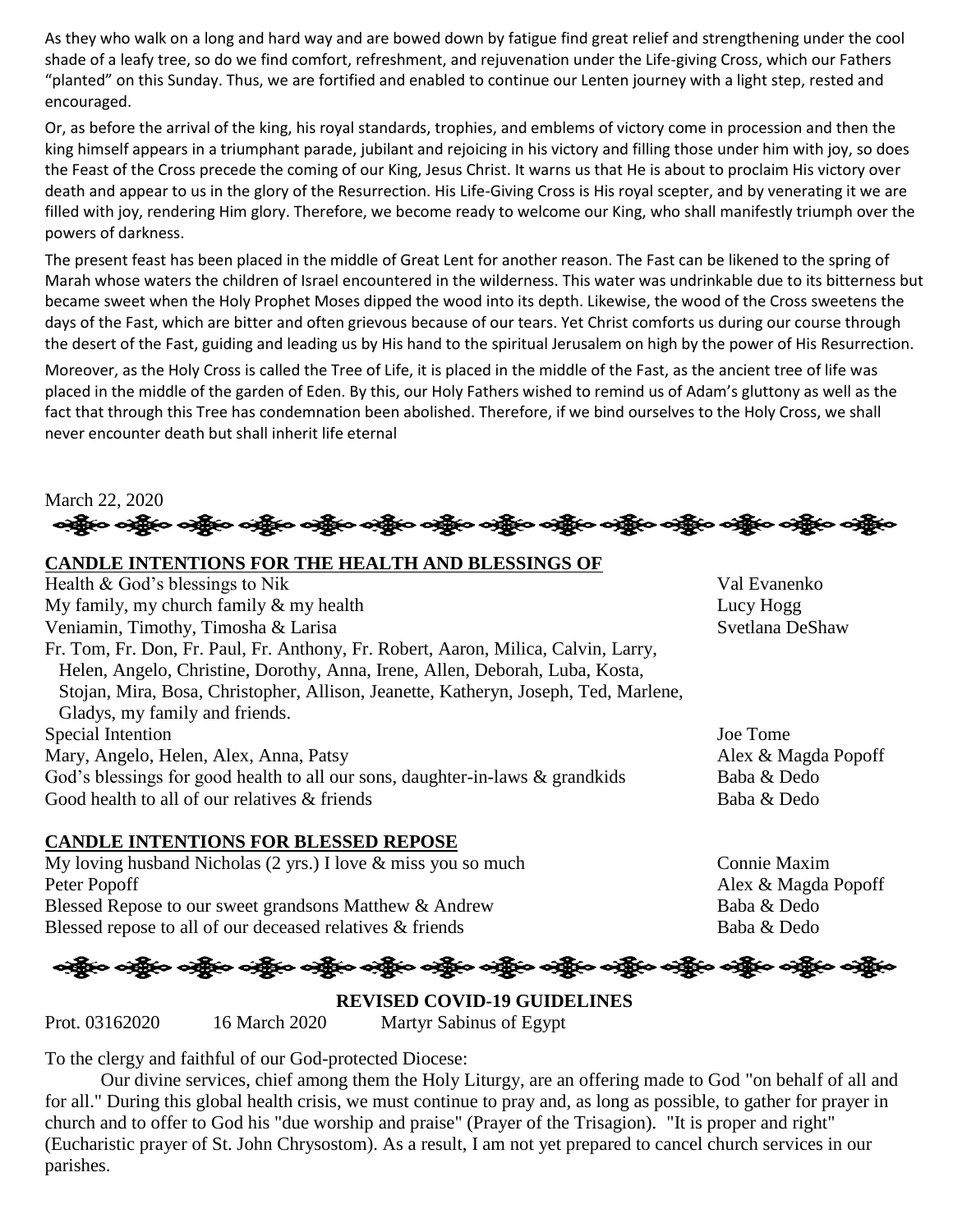However, in light of new information and recommendations released by the Centers for Disease Control (CDC) today, some revisions to my initial directives are necessary. I bless the celebration of Vespers on Saturday evenings, the Divine Liturgy on Sunday mornings, the Lenten Presanctified Liturgies, and the Vesperal Liturgy of the Annunciation under the following condition: the only people that are required to be present are the priest (and deacon), an altar server, and chanter or small group of singers. As far as one can plan attendance, the complete gathering should total no more than ten (10) people.

Yet, anyone else who comes to services cannot and will not be turned away at the door. They along with the singers and the servers are to be advised of the risk. However, I advise that everyone other than the people mentioned above pray at home during the time of the divine services.

These revised guidelines are in effect up to, and including, Palm Sunday, April 12, 2020.

I do not make this decision lightly. However, we must do what is necessary to slow the spread of COVID-19. With love in Christ,

+Alexander

Archbishop of Toledo and the Bulgarian Diocese – Orthodox Church in America

#### **What this means:**

- 1. We are still planning to have Saturday evening Vespers, Sunday Liturgy of St. Basil, Wednesday and Friday evening Presanctified Liturgies, and the Liturgy for Annunciation.
- 2. the only people that are required to be present are the priest, an altar server, and chanter or small group of singers. As far as one can plan attendance, the complete gathering should total no more than ten (10) people.
- 3. **The faithful are advised to stay home**, praying quietly or reading the text of the service at the time that it is being celebrated. Live-streaming of the services will take place. To the best of your ability, treat watching the live-stream as though you were in church, light a candle and refrain from eating, drinking, answering the phone, texts, etc.
- 4. Those who choose to come however, aware of the risks involved, **will not be turned away**.
- 5. These guidelines will remain in effect at least through April  $12<sup>th</sup>$  (Palm Sunday).

The bishop does not make this decision lightly. However, we must do what is necessary to slow the spread of COVID-19.

#### **COFFEE HOUR** is cancelled until April 12<sup>th</sup>.

### **OUR CHARITY MINISTRIES**

**HOPE IN A BOX** is collecting Feminine Care Products for the month of March. Place the items in the blue box in the hall. Catholic Charities Community Closet will distribute the items.

**FOOD DRIVE** Place non-perishable food items in the other blue box in the hall.

#### **MAKE YOUR FAITHFUL GIVING EASY AND CONVENIENT WITH GIVELIFY**



You can now donate to St. Nicholas with an app on your phone & as always on our website. You can donate toward any fund even coffee hour. If you want to split a donation between different areas just include a memo indicating how you would like the funds applied.

**LENTEN PRAYER PARTNER** Just a reminder to pray for your prayer partner throughout Lent especially. At Pascha you may want to let them know you were praying for them with a card or note.

#### **Weekly Schedule:**

**Monday, Mar 23** Fr. Matthew in Toledo

No Compline at St George

#### **Wednesday, Mar 25**

6 pm Vesperal Liturgy for Annunciation at St George – live-streamed on YouTube